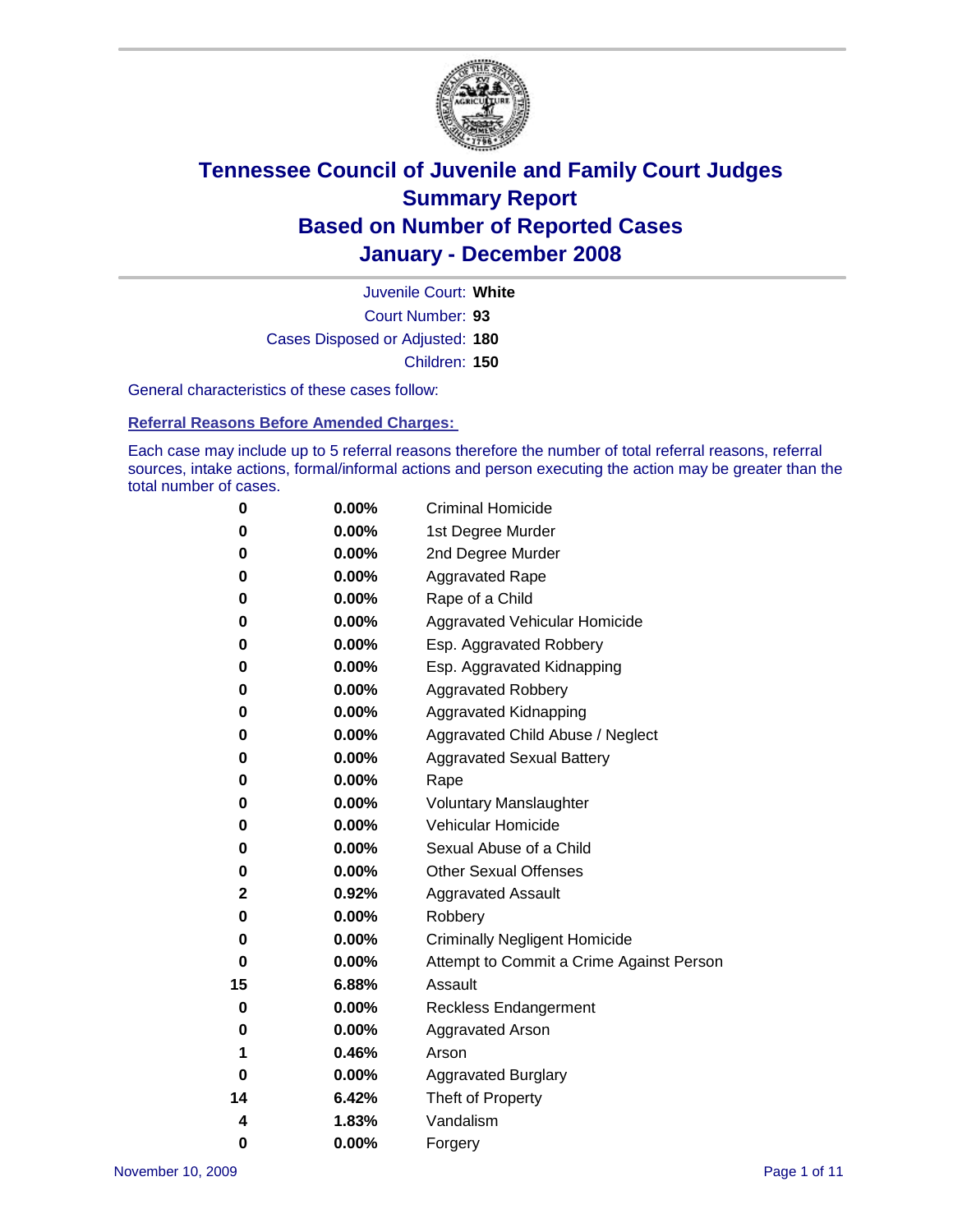

Court Number: **93** Juvenile Court: **White** Cases Disposed or Adjusted: **180** Children: **150**

#### **Referral Reasons Before Amended Charges:**

Each case may include up to 5 referral reasons therefore the number of total referral reasons, referral sources, intake actions, formal/informal actions and person executing the action may be greater than the total number of cases.

| 0  | 0.00%  | <b>Worthless Checks</b>                                     |
|----|--------|-------------------------------------------------------------|
| 1  | 0.46%  | Illegal Possession / Fraudulent Use of Credit / Debit Cards |
| 4  | 1.83%  | <b>Burglary</b>                                             |
| 0  | 0.00%  | Unauthorized Use of a Vehicle                               |
| 0  | 0.00%  | <b>Cruelty to Animals</b>                                   |
| 0  | 0.00%  | Sale of Controlled Substances                               |
| 0  | 0.00%  | <b>Other Drug Offenses</b>                                  |
| 7  | 3.21%  | <b>Possession of Controlled Substances</b>                  |
| 0  | 0.00%  | <b>Criminal Attempt</b>                                     |
| 0  | 0.00%  | Carrying Weapons on School Property                         |
| 0  | 0.00%  | Unlawful Carrying / Possession of a Weapon                  |
| 1  | 0.46%  | <b>Evading Arrest</b>                                       |
| 0  | 0.00%  | Escape                                                      |
| 0  | 0.00%  | Driving Under Influence (DUI)                               |
| 13 | 5.96%  | Possession / Consumption of Alcohol                         |
| 0  | 0.00%  | Resisting Stop, Frisk, Halt, Arrest or Search               |
| 0  | 0.00%  | <b>Aggravated Criminal Trespass</b>                         |
| 0  | 0.00%  | Harassment                                                  |
| 0  | 0.00%  | Failure to Appear                                           |
| 0  | 0.00%  | Filing a False Police Report                                |
| 0  | 0.00%  | Criminal Impersonation                                      |
| 0  | 0.00%  | <b>Disorderly Conduct</b>                                   |
| 0  | 0.00%  | <b>Criminal Trespass</b>                                    |
| 0  | 0.00%  | <b>Public Intoxication</b>                                  |
| 0  | 0.00%  | Gambling                                                    |
| 60 | 27.52% | Traffic                                                     |
| 0  | 0.00%  | <b>Local Ordinances</b>                                     |
| 2  | 0.92%  | Violation of Wildlife Regulations                           |
| 0  | 0.00%  | Contempt of Court                                           |
| 18 | 8.26%  | Violation of Probation                                      |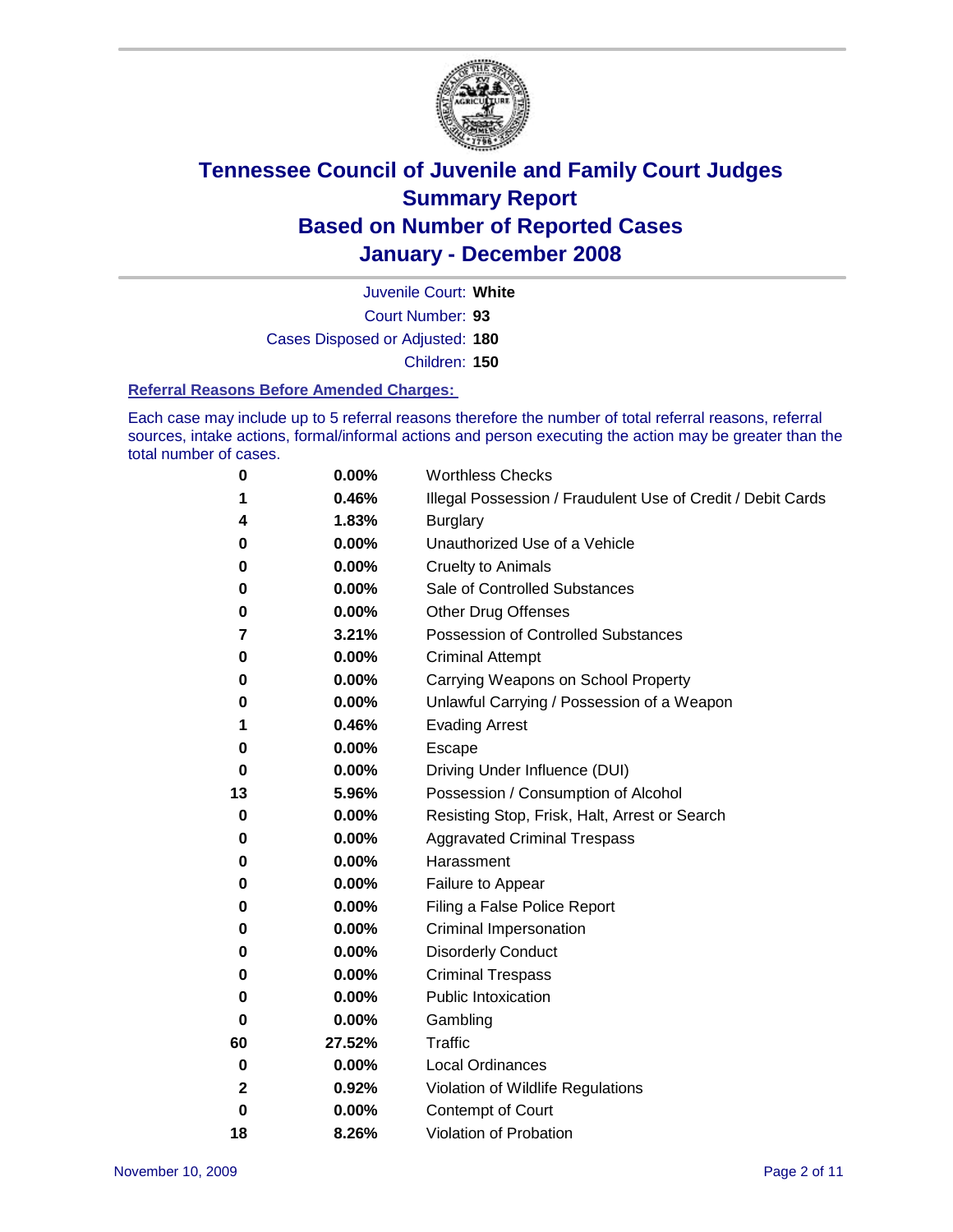

Court Number: **93** Juvenile Court: **White** Cases Disposed or Adjusted: **180** Children: **150**

#### **Referral Reasons Before Amended Charges:**

Each case may include up to 5 referral reasons therefore the number of total referral reasons, referral sources, intake actions, formal/informal actions and person executing the action may be greater than the total number of cases.

| 0.00%<br>0<br>0.00%<br>0<br>$\mathbf{2}$<br>0.92%<br>$0.00\%$<br>0<br>$\mathbf{2}$<br>0.92%<br>$0.00\%$<br>0<br>0.00%<br>0<br>0.00%<br>0<br>0.46% | <b>Administrative Review</b><br><b>Foster Care Review</b><br>Custody<br>Visitation<br>Paternity / Legitimation<br>Child Support<br><b>Request for Medical Treatment</b><br><b>Consent to Marry</b><br>Other |
|---------------------------------------------------------------------------------------------------------------------------------------------------|-------------------------------------------------------------------------------------------------------------------------------------------------------------------------------------------------------------|
|                                                                                                                                                   |                                                                                                                                                                                                             |
|                                                                                                                                                   |                                                                                                                                                                                                             |
|                                                                                                                                                   |                                                                                                                                                                                                             |
|                                                                                                                                                   |                                                                                                                                                                                                             |
|                                                                                                                                                   |                                                                                                                                                                                                             |
|                                                                                                                                                   |                                                                                                                                                                                                             |
|                                                                                                                                                   |                                                                                                                                                                                                             |
|                                                                                                                                                   |                                                                                                                                                                                                             |
|                                                                                                                                                   |                                                                                                                                                                                                             |
| $0.00\%$<br>0                                                                                                                                     | <b>Judicial Review</b>                                                                                                                                                                                      |
| $0.00\%$<br>0                                                                                                                                     | Violation of Informal Adjustment                                                                                                                                                                            |
| 3.21%<br>7                                                                                                                                        | <b>Violation of Pretrial Diversion</b>                                                                                                                                                                      |
| 0.46%<br>1                                                                                                                                        | <b>Termination of Parental Rights</b>                                                                                                                                                                       |
| 4                                                                                                                                                 | Dependency / Neglect                                                                                                                                                                                        |
| 0                                                                                                                                                 | <b>Physically Abused Child</b>                                                                                                                                                                              |
|                                                                                                                                                   | <b>Sexually Abused Child</b>                                                                                                                                                                                |
|                                                                                                                                                   | Violation of Curfew                                                                                                                                                                                         |
|                                                                                                                                                   | Violation of a Valid Court Order                                                                                                                                                                            |
|                                                                                                                                                   | Out-of-State Runaway<br>Possession of Tobacco Products                                                                                                                                                      |
|                                                                                                                                                   | In-State Runaway                                                                                                                                                                                            |
|                                                                                                                                                   | Truancy                                                                                                                                                                                                     |
|                                                                                                                                                   | Unruly Behavior                                                                                                                                                                                             |
|                                                                                                                                                   | Violation of Aftercare                                                                                                                                                                                      |
| 11<br>1                                                                                                                                           | 0.46%<br>5.05%<br>4.13%<br>9<br>7<br>3.21%<br>0.00%<br>$\bf{0}$<br>25<br>11.47%<br>1.83%<br>4<br>0.46%<br>0.46%<br>$0.00\%$<br>1.83%                                                                        |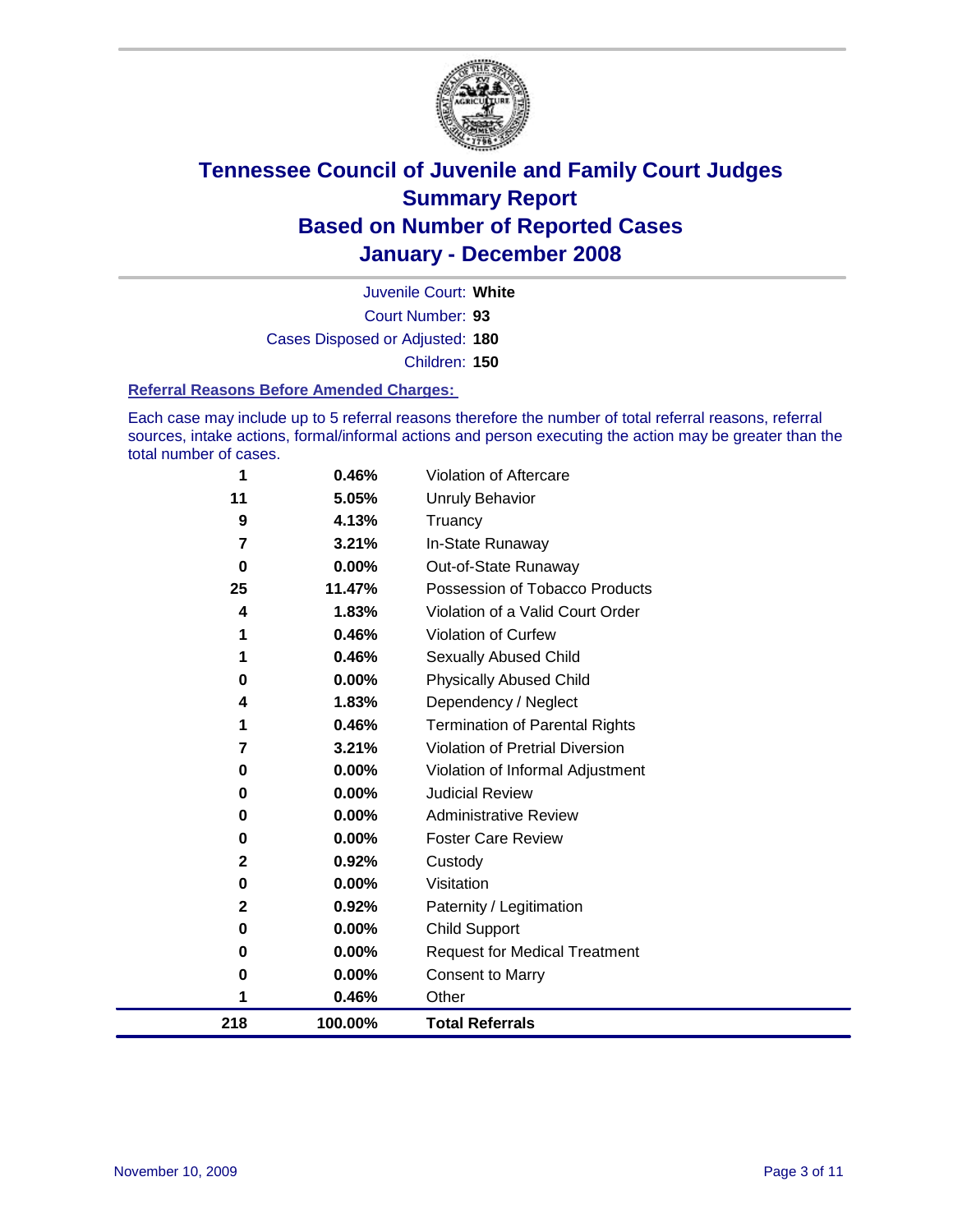

| Juvenile Court: White           |                  |                                   |  |  |  |  |  |
|---------------------------------|------------------|-----------------------------------|--|--|--|--|--|
|                                 | Court Number: 93 |                                   |  |  |  |  |  |
| Cases Disposed or Adjusted: 180 |                  |                                   |  |  |  |  |  |
|                                 | Children: 150    |                                   |  |  |  |  |  |
| <b>Referral Sources: 1</b>      |                  |                                   |  |  |  |  |  |
| 103                             | 47.25%           | Law Enforcement                   |  |  |  |  |  |
| 17                              | 7.80%            | Parents                           |  |  |  |  |  |
| 4                               | 1.83%            | Relatives                         |  |  |  |  |  |
| $\bf{0}$                        | $0.00\%$         | Self                              |  |  |  |  |  |
| 44                              | 20.18%           | School                            |  |  |  |  |  |
| 0                               | 0.00%            | <b>CSA</b>                        |  |  |  |  |  |
| 29                              | 13.30%           | <b>DCS</b>                        |  |  |  |  |  |
| 6                               | 2.75%            | <b>Other State Department</b>     |  |  |  |  |  |
| 0                               | 0.00%            | <b>District Attorney's Office</b> |  |  |  |  |  |
| $\mathbf{2}$                    | 0.92%            | <b>Court Staff</b>                |  |  |  |  |  |
| $\bf{0}$                        | 0.00%            | Social Agency                     |  |  |  |  |  |
| 11                              | 5.05%            | <b>Other Court</b>                |  |  |  |  |  |
| $\mathbf{2}$                    | 0.92%            | Victim                            |  |  |  |  |  |
| 0                               | 0.00%            | Child & Parent                    |  |  |  |  |  |
| 0                               | $0.00\%$         | Hospital                          |  |  |  |  |  |
| 0                               | $0.00\%$         | Unknown                           |  |  |  |  |  |
| 0                               | 0.00%            | Other                             |  |  |  |  |  |

### **Age of Child at Referral: 2**

| 150 | 100.00%  | <b>Total Child Count</b> |
|-----|----------|--------------------------|
| 0   | 0.00%    | <b>Unknown</b>           |
| 0   | $0.00\%$ | Ages 19 and Over         |
| 54  | 36.00%   | Ages 17 through 18       |
| 71  | 47.33%   | Ages 15 through 16       |
| 15  | 10.00%   | Ages 13 through 14       |
| 4   | 2.67%    | Ages 11 through 12       |
| 6   | 4.00%    | Ages 10 and Under        |

<sup>1</sup> If different than number of Referral Reasons (218), verify accuracy of your court's data.

**100.00% Total Referral Sources**

<sup>2</sup> One child could be counted in multiple categories, verify accuracy of your court's data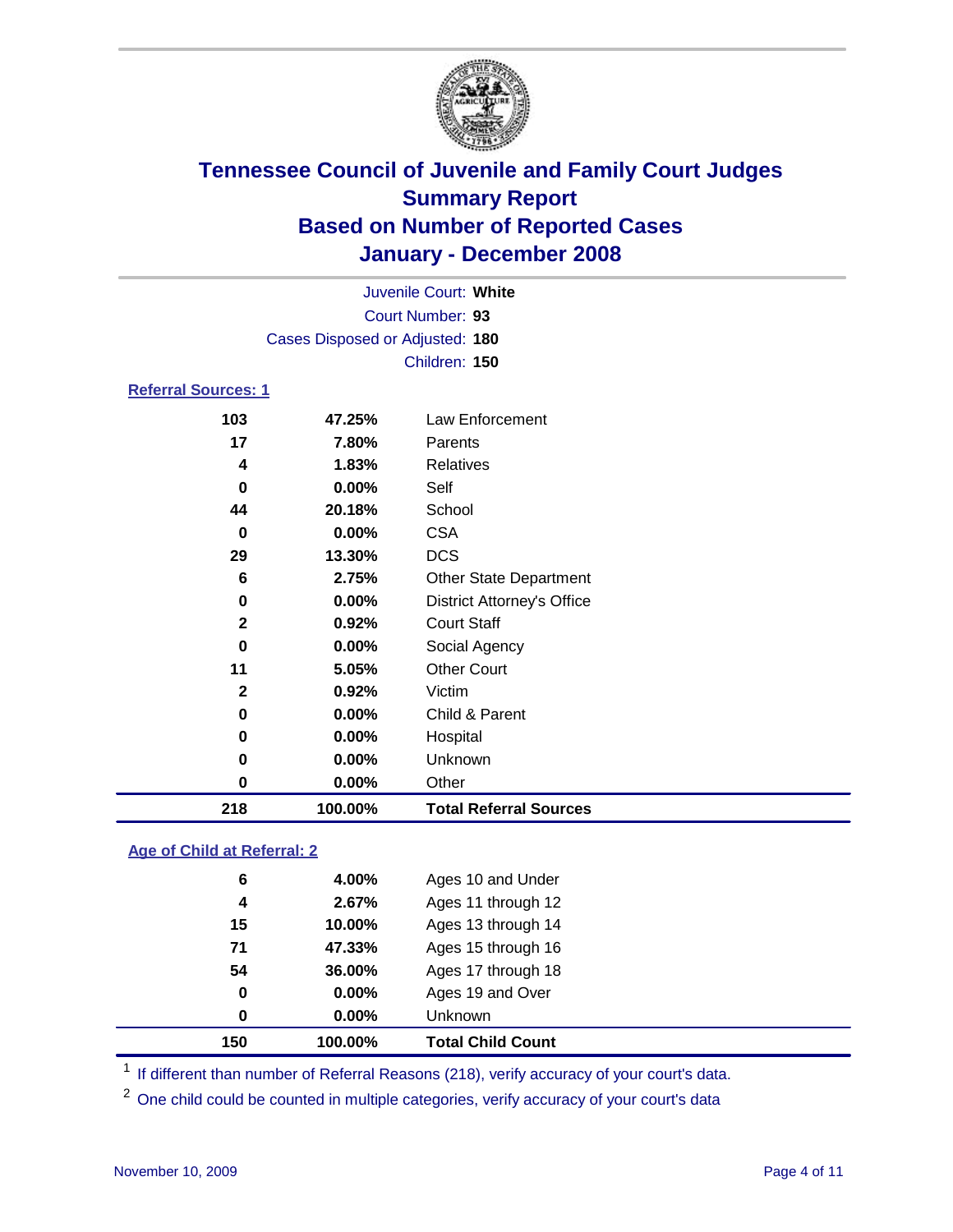

| Juvenile Court: White                   |                                 |                          |  |  |  |
|-----------------------------------------|---------------------------------|--------------------------|--|--|--|
| Court Number: 93                        |                                 |                          |  |  |  |
|                                         | Cases Disposed or Adjusted: 180 |                          |  |  |  |
|                                         |                                 | Children: 150            |  |  |  |
| Sex of Child: 1                         |                                 |                          |  |  |  |
| 105                                     | 70.00%                          | Male                     |  |  |  |
| 45                                      | 30.00%                          | Female                   |  |  |  |
| $\bf{0}$                                | 0.00%                           | Unknown                  |  |  |  |
| 150                                     | 100.00%                         | <b>Total Child Count</b> |  |  |  |
| <b>Race of Child: 1</b>                 |                                 |                          |  |  |  |
| 145                                     | 96.67%                          | White                    |  |  |  |
| 1                                       | 0.67%                           | African American         |  |  |  |
| 0                                       | 0.00%                           | Native American          |  |  |  |
| 0                                       | 0.00%                           | Asian                    |  |  |  |
| 4                                       | 2.67%                           | Mixed                    |  |  |  |
| $\bf{0}$                                | 0.00%                           | Unknown                  |  |  |  |
| 150                                     | 100.00%                         | <b>Total Child Count</b> |  |  |  |
| <b>Hispanic Origin: 1</b>               |                                 |                          |  |  |  |
| $\overline{\mathbf{2}}$                 | 1.33%                           | Yes                      |  |  |  |
| 148                                     | 98.67%                          | No                       |  |  |  |
| $\mathbf 0$                             | 0.00%                           | Unknown                  |  |  |  |
| 150                                     | 100.00%                         | <b>Total Child Count</b> |  |  |  |
| <b>School Enrollment of Children: 1</b> |                                 |                          |  |  |  |
| 137                                     | 91.33%                          | Yes                      |  |  |  |
| 13                                      | 8.67%                           | No                       |  |  |  |
| $\mathbf 0$                             | 0.00%                           | Unknown                  |  |  |  |
| 150                                     | 100.00%                         | <b>Total Child Count</b> |  |  |  |

One child could be counted in multiple categories, verify accuracy of your court's data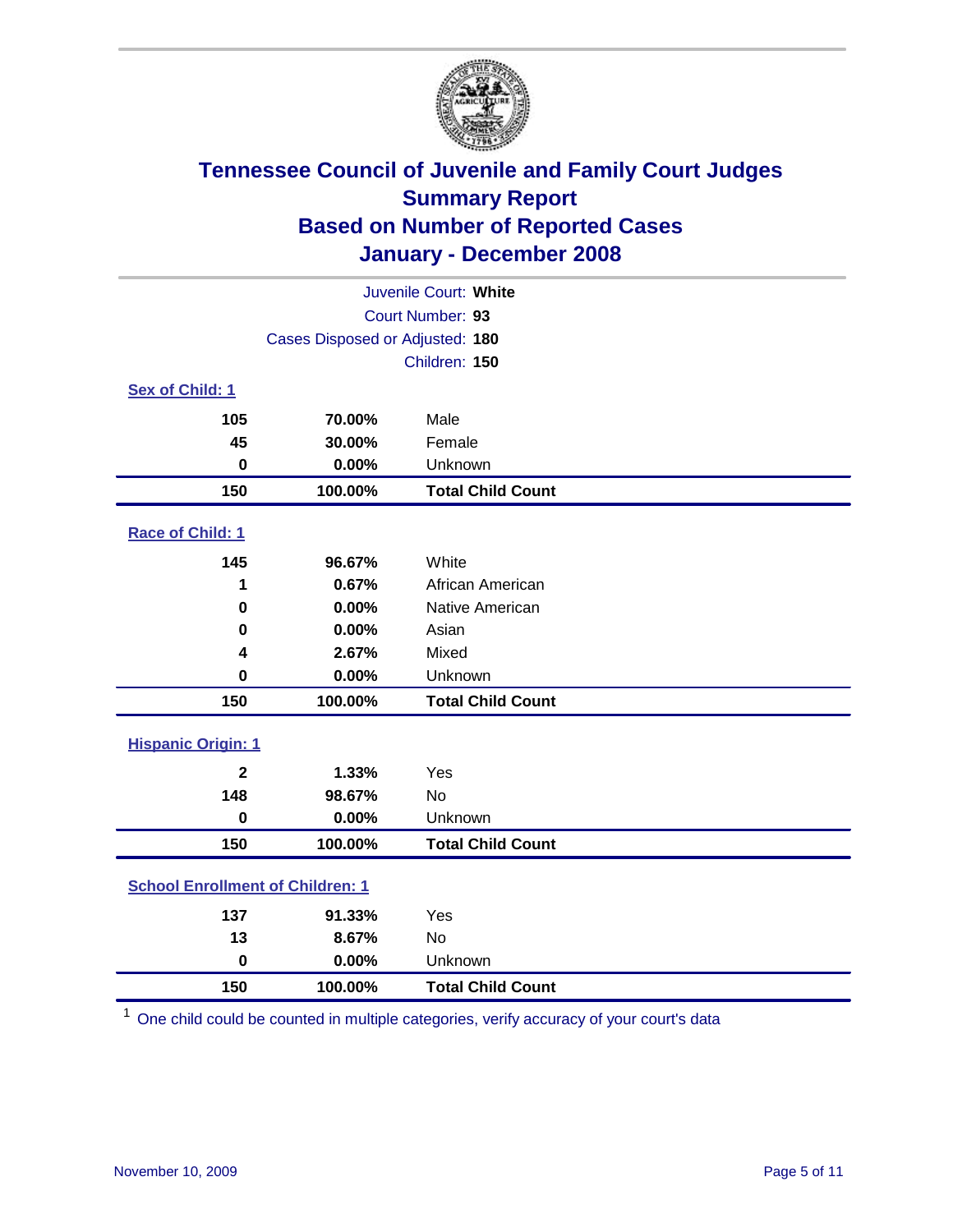

Court Number: **93** Juvenile Court: **White** Cases Disposed or Adjusted: **180** Children: **150**

### **Living Arrangement of Child at Time of Referral: 1**

| 150 | 100.00%  | <b>Total Child Count</b>     |
|-----|----------|------------------------------|
| 1   | 0.67%    | Other                        |
| 0   | $0.00\%$ | Unknown                      |
| 2   | $1.33\%$ | Independent                  |
| 0   | $0.00\%$ | In an Institution            |
| 3   | 2.00%    | In a Residential Center      |
| 0   | $0.00\%$ | In a Group Home              |
| 2   | $1.33\%$ | With Foster Family           |
| 4   | 2.67%    | With Adoptive Parents        |
| 15  | 10.00%   | <b>With Relatives</b>        |
| 12  | 8.00%    | <b>With Father</b>           |
| 58  | 38.67%   | With Mother                  |
| 14  | 9.33%    | With Mother and Stepfather   |
| 3   | 2.00%    | With Father and Stepmother   |
| 36  | 24.00%   | With Both Biological Parents |
|     |          |                              |

#### **Type of Detention: 2**

| 180 | 100.00%       | <b>Total Detention Count</b> |
|-----|---------------|------------------------------|
|     | 0.00%<br>0    | Other                        |
| 174 | 96.67%        | Does Not Apply               |
|     | 0<br>0.00%    | Unknown                      |
|     | $0.00\%$<br>0 | <b>Psychiatric Hospital</b>  |
|     | 0.00%<br>0    | Jail - No Separation         |
|     | 0<br>$0.00\%$ | Jail - Partial Separation    |
|     | $0.00\%$<br>0 | Jail - Complete Separation   |
|     | 6<br>3.33%    | Juvenile Detention Facility  |
|     | 0.00%<br>0    | Non-Secure Placement         |
|     |               |                              |

<sup>1</sup> One child could be counted in multiple categories, verify accuracy of your court's data

<sup>2</sup> If different than number of Cases (180) verify accuracy of your court's data.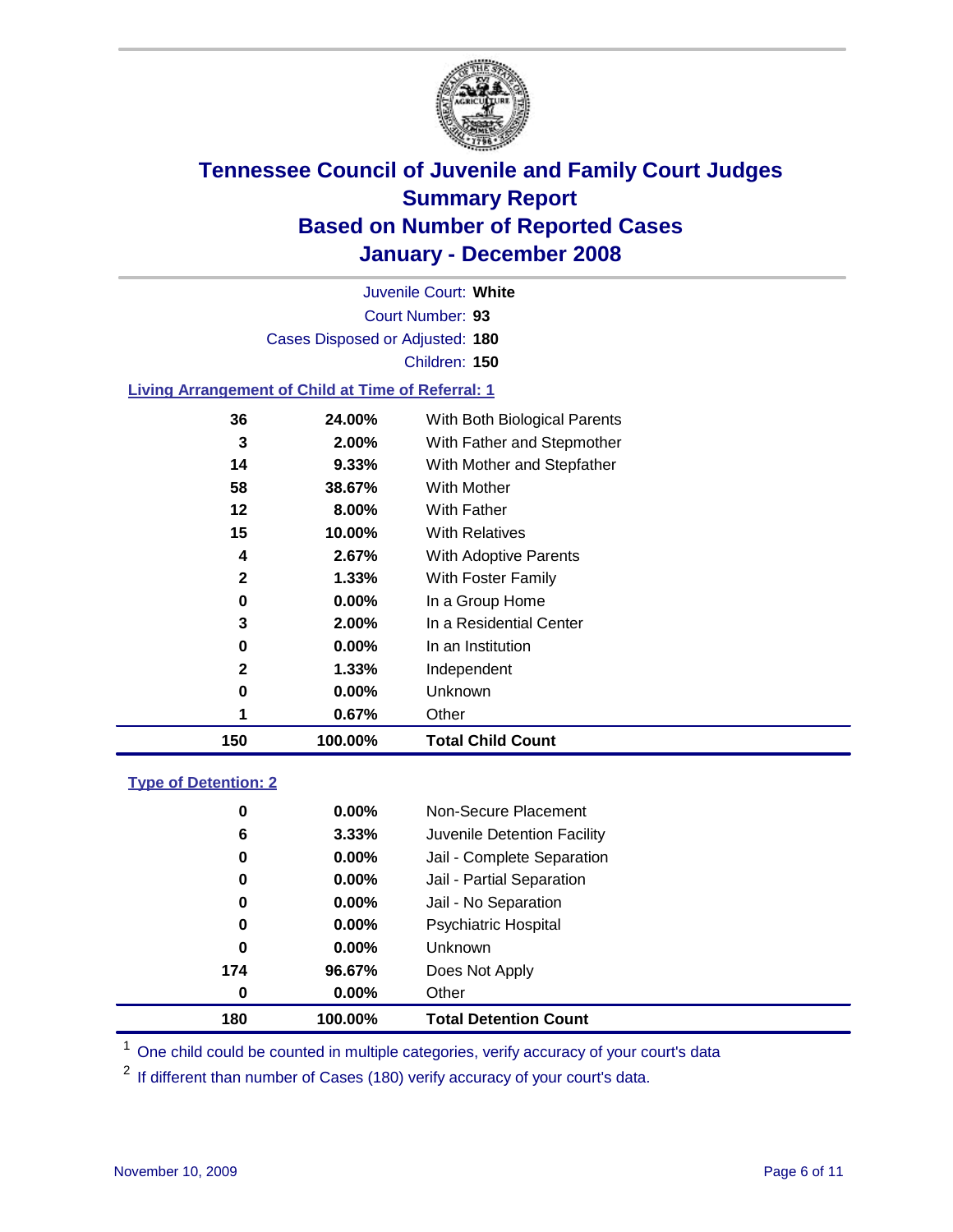

|                                                    | Juvenile Court: White           |                                      |  |  |  |  |
|----------------------------------------------------|---------------------------------|--------------------------------------|--|--|--|--|
|                                                    | Court Number: 93                |                                      |  |  |  |  |
|                                                    | Cases Disposed or Adjusted: 180 |                                      |  |  |  |  |
|                                                    | Children: 150                   |                                      |  |  |  |  |
| <b>Placement After Secure Detention Hearing: 1</b> |                                 |                                      |  |  |  |  |
| 2                                                  | 1.11%                           | Returned to Prior Living Arrangement |  |  |  |  |
| 3                                                  | 1.67%                           | Juvenile Detention Facility          |  |  |  |  |
| 0                                                  | 0.00%                           | Jail                                 |  |  |  |  |
| 1                                                  | 0.56%                           | Shelter / Group Home                 |  |  |  |  |
| 0                                                  | 0.00%                           | <b>Foster Family Home</b>            |  |  |  |  |
| $\bf{0}$                                           | 0.00%                           | Psychiatric Hospital                 |  |  |  |  |
| 0                                                  | 0.00%                           | Unknown                              |  |  |  |  |
| 174                                                | 96.67%                          | Does Not Apply                       |  |  |  |  |
| 0                                                  | $0.00\%$                        | Other                                |  |  |  |  |
| 180                                                | 100.00%                         | <b>Total Placement Count</b>         |  |  |  |  |
| <b>Intake Actions: 2</b>                           |                                 |                                      |  |  |  |  |
| 131                                                | 60.09%                          | <b>Petition Filed</b>                |  |  |  |  |
| 3                                                  | 1.38%                           | <b>Motion Filed</b>                  |  |  |  |  |
| 84                                                 | 38.53%                          | <b>Citation Processed</b>            |  |  |  |  |
| 0                                                  | 0.00%                           | Notification of Paternity Processed  |  |  |  |  |
| 0                                                  | 0.00%                           | Scheduling of Judicial Review        |  |  |  |  |
| 0                                                  | 0.00%                           | Scheduling of Administrative Review  |  |  |  |  |
| 0                                                  | 0.00%                           | Scheduling of Foster Care Review     |  |  |  |  |
| 0                                                  | 0.00%                           | Unknown                              |  |  |  |  |
| 0                                                  | 0.00%                           | Does Not Apply                       |  |  |  |  |
| 0                                                  | 0.00%                           | Other                                |  |  |  |  |
|                                                    |                                 |                                      |  |  |  |  |
| 218                                                | 100.00%                         | <b>Total Intake Count</b>            |  |  |  |  |

<sup>1</sup> If different than number of Cases (180) verify accuracy of your court's data.

<sup>2</sup> If different than number of Referral Reasons (218), verify accuracy of your court's data.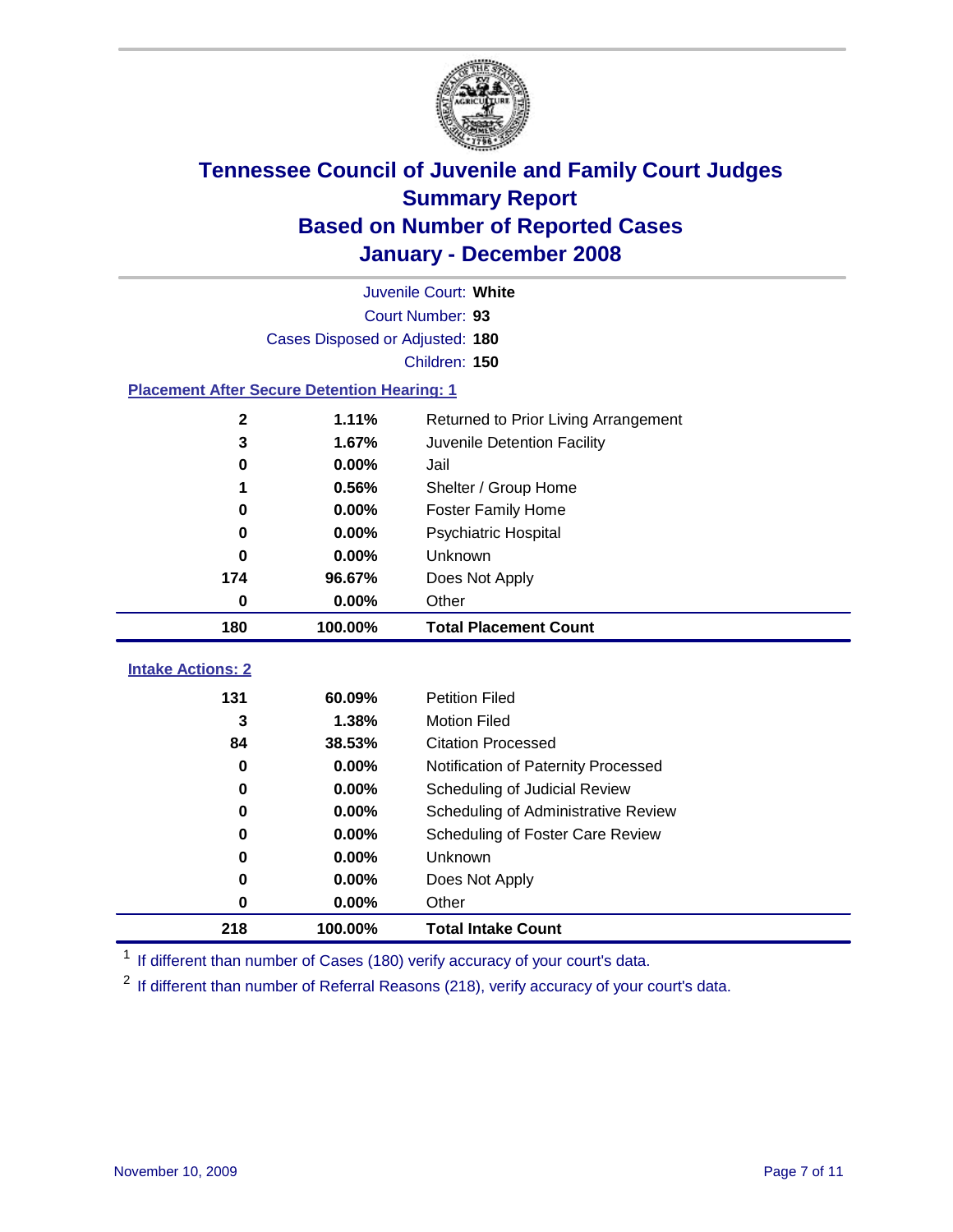

Court Number: **93** Juvenile Court: **White** Cases Disposed or Adjusted: **180** Children: **150**

### **Last Grade Completed by Child: 1**

| 30  | 20.00%  | 9th Grade                |
|-----|---------|--------------------------|
|     |         |                          |
| 43  | 28.67%  | 10th Grade               |
|     |         |                          |
| 11  | 7.33%   | 11th Grade               |
| 6   | 4.00%   | 12th Grade               |
| 0   | 0.00%   | Non-Graded Special Ed    |
| 1   | 0.67%   | <b>GED</b>               |
| 0   | 0.00%   | Graduated                |
| 0   | 0.00%   | Never Attended School    |
|     |         |                          |
| 0   | 0.00%   | Unknown                  |
| 0   | 0.00%   | Other                    |
| 150 | 100.00% | <b>Total Child Count</b> |

### **Enrolled in Special Education: 1**

| 140 | 93.33%   | No.                      |  |
|-----|----------|--------------------------|--|
| 0   | $0.00\%$ | Unknown                  |  |
| 150 | 100.00%  | <b>Total Child Count</b> |  |

One child could be counted in multiple categories, verify accuracy of your court's data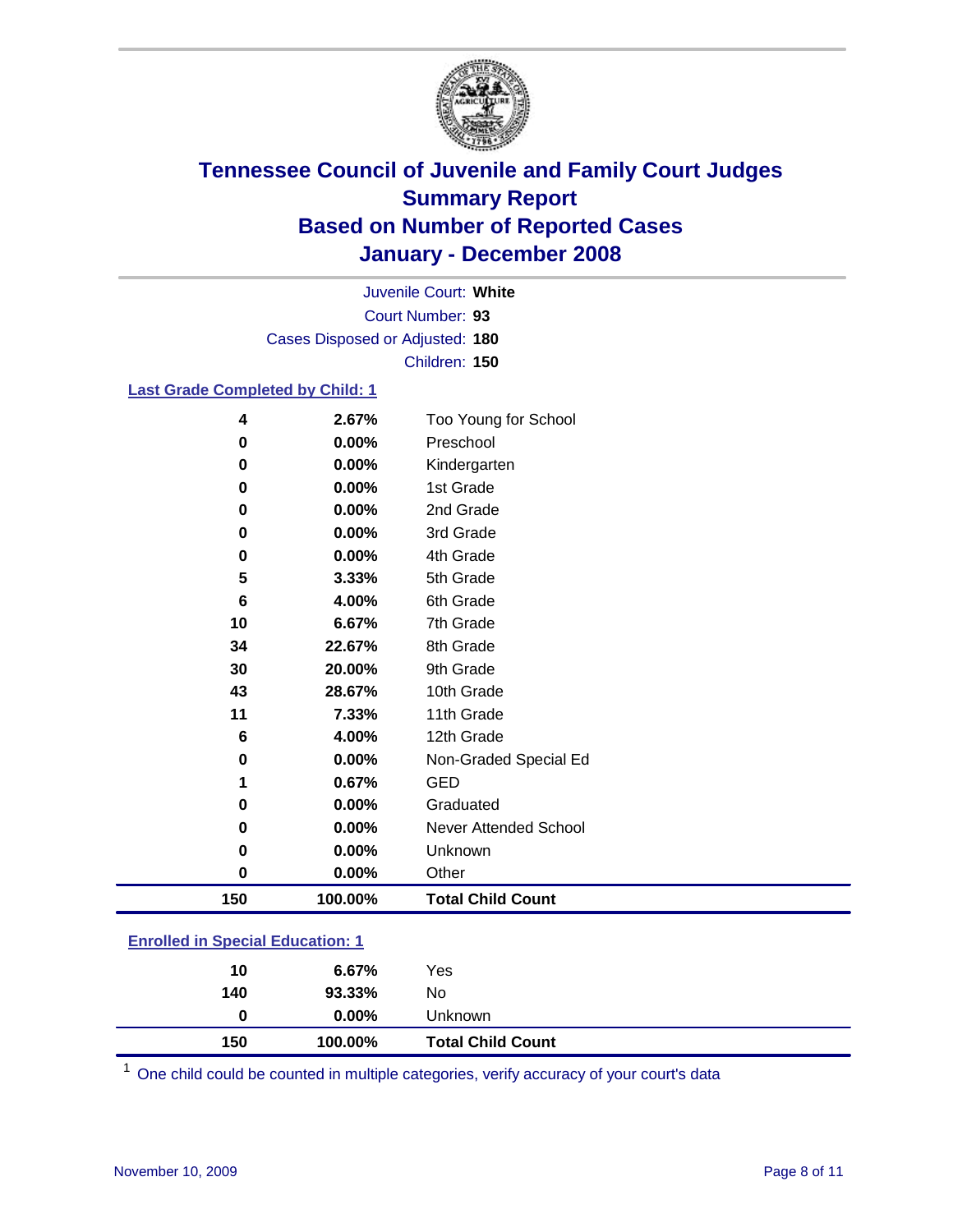

|                              | Juvenile Court: White           |                           |  |  |  |
|------------------------------|---------------------------------|---------------------------|--|--|--|
|                              | Court Number: 93                |                           |  |  |  |
|                              | Cases Disposed or Adjusted: 180 |                           |  |  |  |
|                              |                                 | Children: 150             |  |  |  |
| <b>Action Executed By: 1</b> |                                 |                           |  |  |  |
| 218                          | 100.00%                         | Judge                     |  |  |  |
| 0                            | $0.00\%$                        | Referee                   |  |  |  |
| 0                            | $0.00\%$                        | <b>YSO</b>                |  |  |  |
| 0                            | $0.00\%$                        | Other                     |  |  |  |
| 0                            | $0.00\%$                        | Unknown                   |  |  |  |
| 218                          | 100.00%                         | <b>Total Action Count</b> |  |  |  |

### **Formal / Informal Actions: 1**

| 39  | 17.89%   | Dismissed                                        |
|-----|----------|--------------------------------------------------|
| 0   | $0.00\%$ | Retired / Nolle Prosequi                         |
| 55  | 25.23%   | <b>Complaint Substantiated Delinquent</b>        |
| 79  | 36.24%   | <b>Complaint Substantiated Status Offender</b>   |
| 5   | 2.29%    | <b>Complaint Substantiated Dependent/Neglect</b> |
| 0   | 0.00%    | <b>Complaint Substantiated Abused</b>            |
| 0   | $0.00\%$ | <b>Complaint Substantiated Mentally III</b>      |
| 6   | 2.75%    | Informal Adjustment                              |
| 27  | 12.39%   | <b>Pretrial Diversion</b>                        |
| 0   | $0.00\%$ | <b>Transfer to Adult Court Hearing</b>           |
| 0   | $0.00\%$ | Charges Cleared by Transfer to Adult Court       |
| 4   | 1.83%    | Special Proceeding                               |
| 0   | $0.00\%$ | <b>Review Concluded</b>                          |
| 3   | 1.38%    | Case Held Open                                   |
| 0   | $0.00\%$ | Other                                            |
| 0   | $0.00\%$ | Unknown                                          |
| 218 | 100.00%  | <b>Total Action Count</b>                        |

<sup>1</sup> If different than number of Referral Reasons (218), verify accuracy of your court's data.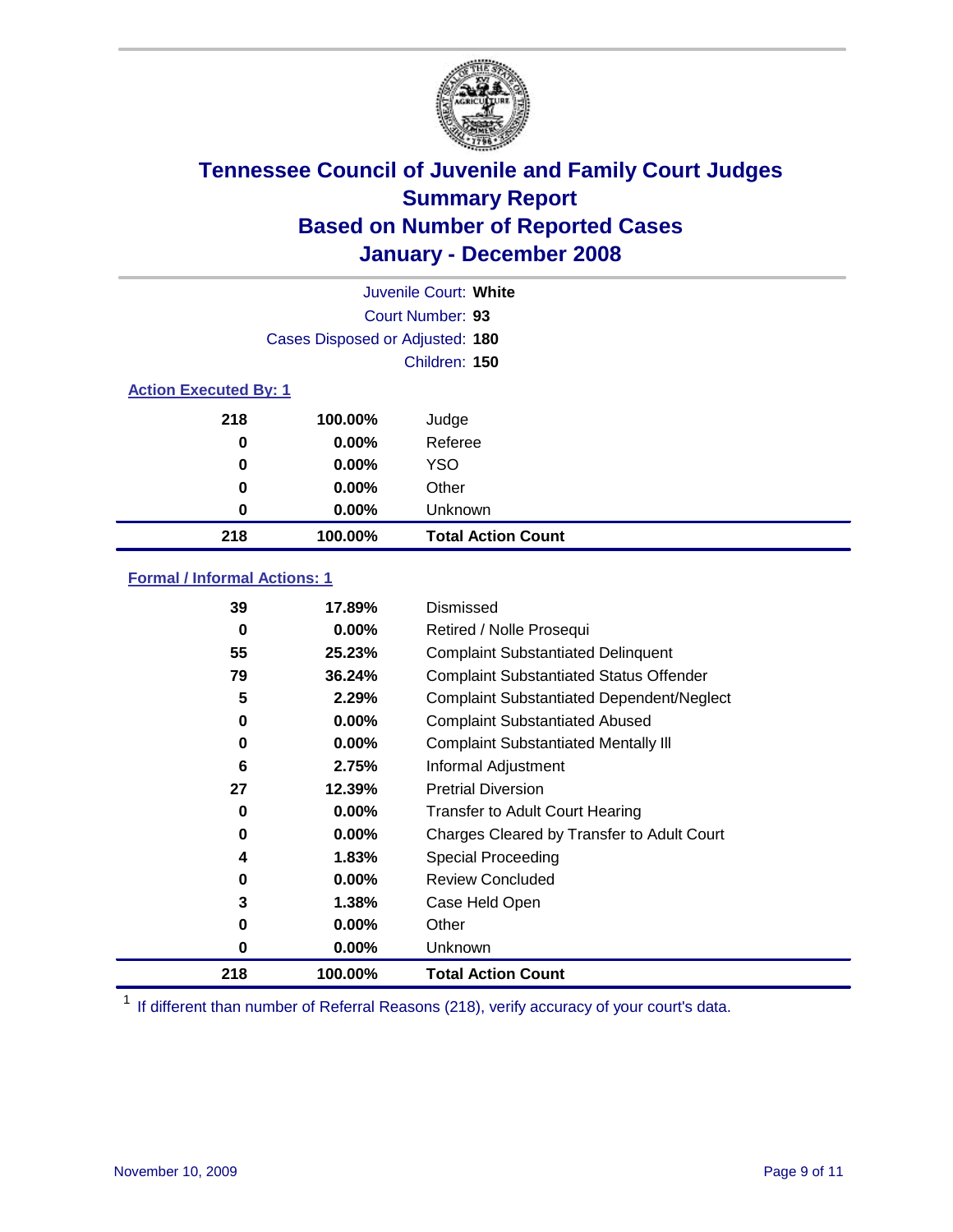

|                       |                                 | Juvenile Court: White                                 |
|-----------------------|---------------------------------|-------------------------------------------------------|
|                       |                                 | Court Number: 93                                      |
|                       | Cases Disposed or Adjusted: 180 |                                                       |
|                       |                                 | Children: 150                                         |
| <b>Case Outcomes:</b> |                                 | There can be multiple outcomes for one child or case. |
| 19                    | 4.95%                           | <b>Case Dismissed</b>                                 |
| 0                     | 0.00%                           | Case Retired or Nolle Prosequi                        |
| 13                    | 3.39%                           | Warned / Counseled                                    |
| 0                     | 0.00%                           | Held Open For Review                                  |
| 12                    | 3.13%                           | Supervision / Probation to Juvenile Court             |
| 0                     | 0.00%                           | <b>Probation to Parents</b>                           |
| 8                     | 2.08%                           | Referral to Another Entity for Supervision / Service  |
| 2                     | 0.52%                           | Referred for Mental Health Counseling                 |
| 15                    | 3.91%                           | Referred for Alcohol and Drug Counseling              |
| 0                     | 0.00%                           | <b>Referred to Alternative School</b>                 |
| 0                     | 0.00%                           | Referred to Private Child Agency                      |
| 14                    | 3.65%                           | Referred to Defensive Driving School                  |
| 0                     | 0.00%                           | Referred to Alcohol Safety School                     |
| 8                     | 2.08%                           | Referred to Juvenile Court Education-Based Program    |
| 5                     | 1.30%                           | Driver's License Held Informally                      |
| 0                     | 0.00%                           | <b>Voluntary Placement with DMHMR</b>                 |
| 0                     | 0.00%                           | <b>Private Mental Health Placement</b>                |
| 0                     | 0.00%                           | <b>Private MR Placement</b>                           |
| 0                     | 0.00%                           | Placement with City/County Agency/Facility            |
| 1                     | 0.26%                           | Placement with Relative / Other Individual            |
| 56                    | 14.58%                          | Fine                                                  |
| 16                    | 4.17%                           | <b>Public Service</b>                                 |
| 2                     | 0.52%                           | Restitution                                           |
| 0                     | 0.00%                           | <b>Runaway Returned</b>                               |
| 0                     | 0.00%                           | No Contact Order                                      |
| 0                     | $0.00\%$                        | Injunction Other than No Contact Order                |
| 6                     | 1.56%                           | <b>House Arrest</b>                                   |
| 0                     | 0.00%                           | <b>Court Defined Curfew</b>                           |
| 0                     | 0.00%                           | Dismissed from Informal Adjustment                    |
| 3                     | 0.78%                           | <b>Dismissed from Pretrial Diversion</b>              |
| 0                     | 0.00%                           | <b>Released from Probation</b>                        |
| 0                     | 0.00%                           | <b>Transferred to Adult Court</b>                     |
| 0                     | 0.00%                           | <b>DMHMR Involuntary Commitment</b>                   |